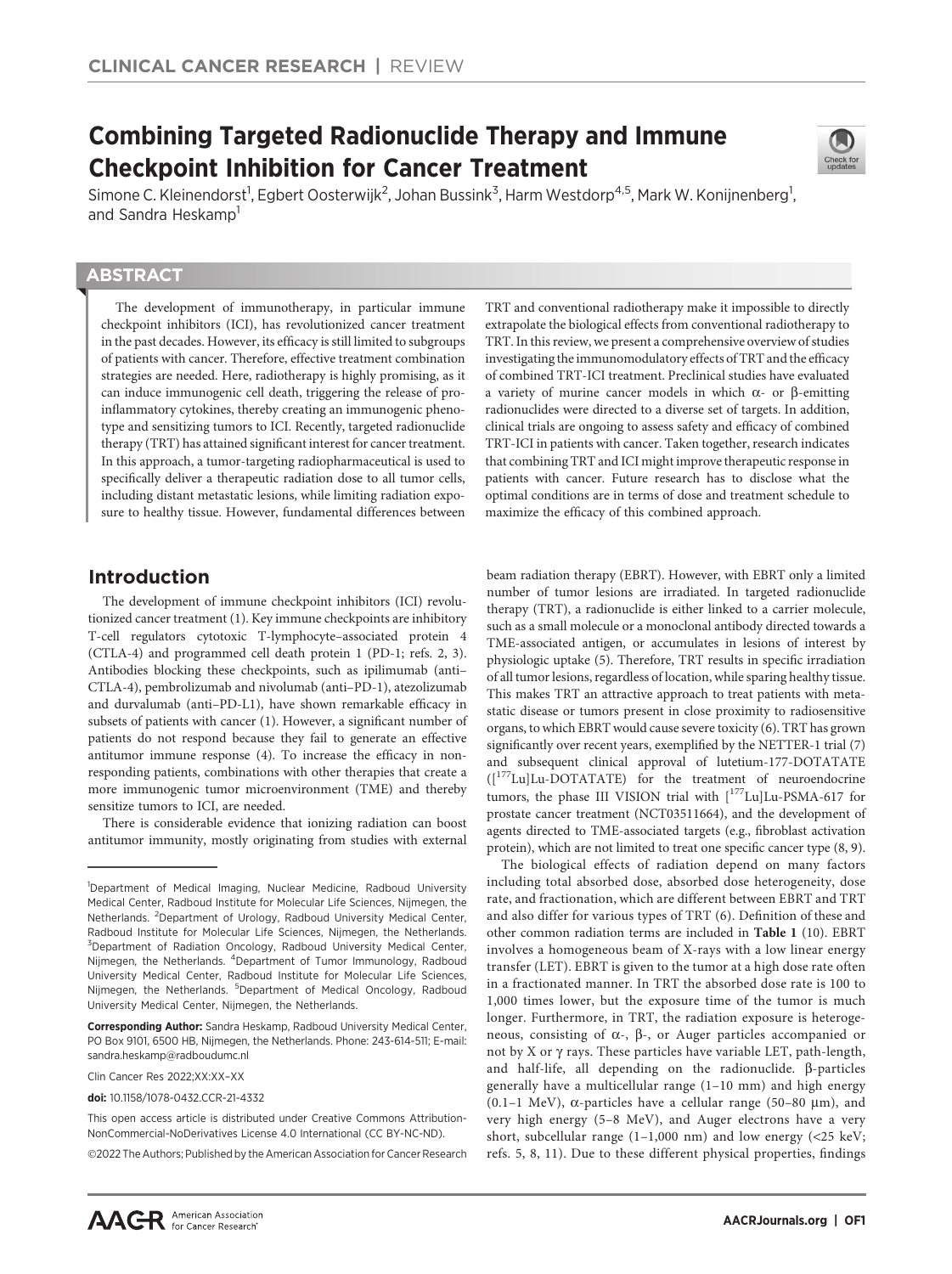| <b>Table 1.</b> Definition of radiation terms. |  |  |  |
|------------------------------------------------|--|--|--|
|------------------------------------------------|--|--|--|

| <b>Radiation</b><br>term | <b>Definition</b>                                                                                                                     | <b>Derived SI units</b>                                                      |
|--------------------------|---------------------------------------------------------------------------------------------------------------------------------------|------------------------------------------------------------------------------|
| rate                     | Absorbed dose Absorbed dose delivered by<br>ionizing radiation per unit<br>of time                                                    | Gray per second $(Gy s^{-1})$                                                |
| Fractionation            | Exposure to radiation in<br>several small fractions                                                                                   |                                                                              |
| LET                      | Amount of energy deposited<br>by ionizations per unit<br>distance as it traverses<br>matter                                           | Kiloelectronvolt per<br>micrometer (keV $\mu$ m <sup>-1</sup> )              |
| Radioactive<br>half-life | Time required for the<br>radioactive atomic nuclei<br>of a specific radionuclide to<br>decay to one half of their<br>initial activity | Depending on its<br>magnitude: seconds (s)<br>or hours (h)                   |
| Range                    | Average distance that a<br>charged particle travels<br>from its source through<br>matter                                              | $\alpha$ -particles: $\mu$ m<br>β-particles: mm or cm<br>Auger-electrons: nm |
| Total absorbed<br>dose   | Mean amount of energy<br>deposited per mass in<br>tissue of interest                                                                  | Gray (Gy), equivalent to<br>J/kg                                             |

Note: Data from ICRU report 96 (ref. 10).

regarding immunologic effects of radiation cannot be directly extrapolated to TRT (12).

This review aims to (1) describe the immunomodulatory effects of TRT (2), present an overview of the studies on combined TRT and ICI to date, and (3) provide directions for future research.

## Immunomodulatory Effects of External Beam Irradiation

EBRT generates local tumor control through DNA damage– induced cell death, but in rare clinical cases regression of distant unirradiated lesions has been observed: the "abscopal effect" (13, 14). Preclinical studies have shown the role of the adaptive immune system in these abscopal responses. An important mechanism involved is immunogenic cell death (ICD). ICD can be triggered by reactive oxygen species, which are formed upon ionizing radiation (15, 16). To induce ICD-based antitumor immune responses, four steps are required. First, radiation increases the presence of neoantigens and tumor-associated antigens resulting in a so-called in situ vaccination effect (17). Second, cytokines and DAMP, such as ATP, high mobility group box 1 (HMGB1), calreticulin, and annexin-A1 are released. In addition, the cytoplasmic DNA-sensing cyclic GMP-AMP synthase (cGAS)-stimulator of interferon genes (STING) signaling pathway can be activated by cytosolic DNA (18–20). The resulting type I interferon response is essential for dendritic cell (DC) function and is therefore a central player in activation of adaptive immune responses (21–23). Third, professional antigen-presenting cells (APC), such as DCs are recruited into the tumor (24, 25). Fourth, tumor-specific effector T cells are activated and infiltrate the tumor, resulting in a long-lasting antitumor immune response (26). Opposed to these immunostimulatory effects, radiation also induces suppressive signaling, directly or indirectly through activation of the cGAS-STING-IFN1 axis (27). This is characterized by the recruitment of immunosuppressive cells, like regulatory T cells (Treg) and myeloid-derived suppressor cells (MDSC; refs. 28, 29), and PD-L1 upregulation (28, 30). In addition, immune cells are inherently radiosensitive, thus radiation can also deplete tumor-infiltrating lymphocytes. Whether radiation induces immunostimulatory or -suppressive effects can be dose-dependent. Taken together, the irradiated TME can be chronically inflamed, but also strongly immunosuppressive (Fig. 1). In this regard, a combination of EBRT and ICI could improve treatment efficacy. Various preclinical studies have shown that the combination of EBRT with ICI can improve treatment outcome. A large phase III trial in patients with unresectable stage III non–small cell lung cancer (PACIFIC) demonstrated improved progression-free survival and overall survival (31) and many clinical studies are ongoing [reviewed in (16, 32, 33)]. Nevertheless, the response to EBRT-ICI combination therapy highly depends on tumor type and many open questions remain about the optimal dose, fractionation, and treatment schedule for EBRT-ICI combinations (16).

# Immunomodulatory Effects of TRT

## TRT with  $\beta$ -emitting radionuclides

Several immunomodulatory effects of irradiation described for EBRT have also been observed for  $\beta$ -emitting TRT. In a murine melanoma model, treatment with iodine-131-anti-melanin  $([131]I]$ -anti-melanin) increased the presence of DAMPs annexin-A1 and calreticulin (34), demonstrating that  $\beta$ -irradiation may induce ICD. In two recent preclinical studies with yttrium-90-NM600  $({}^{90}Y]Y-NM600$ ) activation of the STING-IFN1 pathway and production of pro-inflammatory cytokines were observed (35, 36). Modulation of the immune system by  $\beta$ -emitter TRT is also exemplified by changes in immune-cell infiltration. Several studies have observed an increased infiltration of immunostimulatory immune cells into the TME after TRT, for example  $CD4^+$  and/or  $CD8^+$ T cells (34, 36–39), APCs, natural killer cells (36, 40), and other innate immune cells (34, 36). In addition, the amount of immunosuppressive immune cells, like Tregs or macrophages, was reported to decrease after TRT (37, 39). However, these events are not always consistent between all treatments or models. In a recent study using  $[{}^{177}$ Lu]Lu-albumin the numbers of CD4<sup>+</sup> and CD8<sup>+</sup> T cells in the TME were reduced and fewer circulating B cells and DCs were found (39).  $\beta$ -irradiation can also trigger immunosuppressive features: two independent studies with [<sup>177</sup>Lu]Lu-anti-PD-L1 and  $[{}^{177}$ Lu]Lu-anti–integrin- $\alpha_x \beta_3$  have shown upregulation of PD-L1<br>and increased infiltration of PD-L1<sup>+</sup> immune cells to the TME (38–41) and increased infiltration of PD-L1<sup>+</sup> immune cells to the TME (38, 41). In addition, increased expression of Treg-regulated genes and genes involved in immune tolerance were found after  $[$ <sup>131</sup>I]I-anti-melanin (34). So far, evidence for abscopal effects of radionuclide therapy is limited to one case, where 90Y-radioembolization resulted in complete regression of an untargeted lesion (42).

### TRT with  $\alpha$ -emitting radionuclides

Although the number of in-depth studies with  $\alpha$ -emitter TRT is relatively limited, there is substantial evidence that  $\alpha$ -irradiation can induce ICD. Radium-223-dichloride ([<sup>223</sup>Ra]Ra-dichloride) treatment resulted in calreticulin upregulation and in vitro activation of  $CD8<sup>+</sup>$  T cells (43). Similarly, studies with thorium-227 (<sup>227</sup>Th)-conjugates targeted to mesothelin (44, 45) and bismuth-213-albumin  $([^{213}Bi]Bi$ -albumin; ref. 46) observed upregulation of DAMPs and DC activation in vitro. When mice were vaccinated with  $[{}^{213}Bi]Bi$ -albumin-irradiated cancer cells prior to injection of non-irradiated cancer cells, immunocompetent but not immunodeficient mice were protected from tumor growth for at least two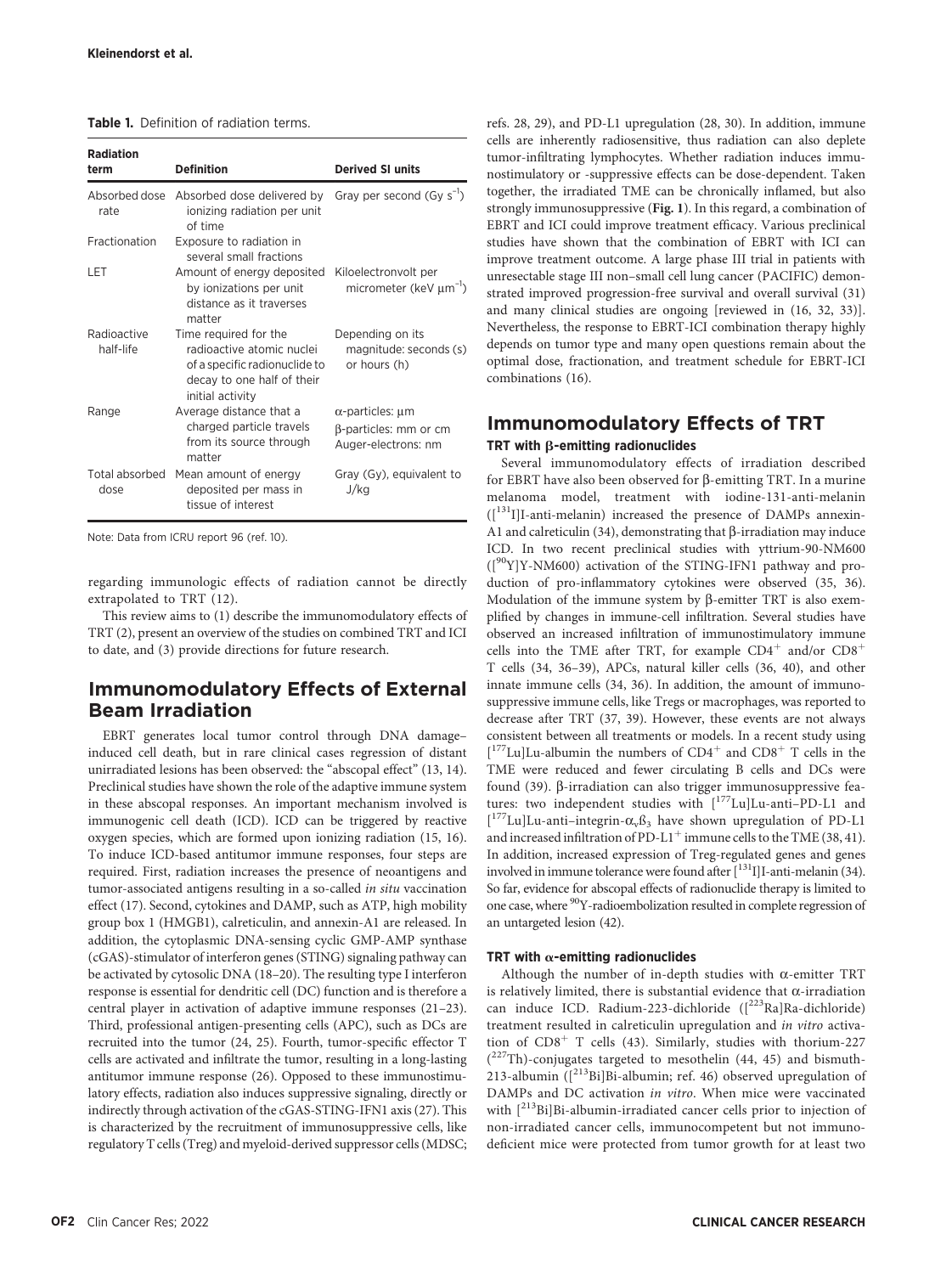

#### Figure 1.

Immunostimulatory (left) and immunosuppressive (right) effects of radiation. ICD results in the release of DAMPs such as ATP, HMGB1, calreticulin (CALR), and annexin A1 (ANXA1). This release promotes cross-presentation of tumor antigens by DCs, resulting in expansion of CD8<sup>+</sup> T cells. The diversity of the T-cell receptor (TCR) repertoire on CD8<sup>+</sup> T cells and expression of MHC on tumor cells are increased. The presence of cytosolic DNA triggers cGAS-STING signaling, resulting in IFN1-induced inflammatory remodeling. Release of chemokine (C-X-C motif) ligand 9 (CXCL9), CXCL10, and CXCL16 by tumor cells and DCs promotes T-cell infiltration. On the other hand, tumor cells release immunosuppressive C-C motif chemokine 5 (CCL5) and CCL2, which promote infiltration of Tregs and myeloidderived suppressor cells (MDSC). Production of TGFß inhibits DC maturation and T-cell cytotoxicity. PD-L1 overexpression on tumor cells results in T-cell inhibition.

months (46). A similar protective effect after vaccination was found with lead-212 ( $^{212}$ Pb) targeted to the melanocortin 1 receptor (47) and radium-224 ( $^{224}$ Ra; ref. 48). In the latter study, the protective effect was more pronounced in a highly immunogenic tumor model compared with a weakly immunogenic model. In addition, changes in immunecell infiltration upon  $\alpha$ -irradiation have been reported. One preclinical study showed that melanocortin 1 receptor-targeted  $^{212}Pb-TRT$ increased the number of tumor-infiltrating lymphocytes (47) and increased neutrophil blood counts were found after astatine-211 anti-PARP ( $\left[\right]^{211}$ At]At-anti-PARP) therapy (49). However, a decrease of  $CD8<sup>+</sup>$  T cells in the TME initially decreased lymphocyte blood counts, and increased infiltration of macrophages and  $CD4^+$  T cells were also observed in the latter study (49). In patients with prostate cancer, 223Ra-treatment induced changes in circulating immune cells and immune checkpoint expression. For example, <sup>223</sup>Ra can reduce the number of PD-1 expressing CTLs, increase CTLs expression of co-stimulatory or inhibitory (PD-L1, PD-1, and TIM-3) checkpoint molecules, and increase expression of PD-L1 on plasma-derived exosomes (50-52). In addition, solid tumor biopsies of <sup>223</sup>Ra-treated patients showed PD-L1 upregulation (52).

# Preclinical Studies on Combined TRT and ICI

### Combination of  $\beta$ -emitter TRT with ICI

Various preclinical studies have examined combination therapy of 177Lu-TRT with ICI (38, 39, 41, 53–56). For example, Chen and

colleagues evaluated a combination of  $[^{177}$ Lu]Lu-EB-RGD, targeting integrin  $\alpha_{\rm v}$ ß<sub>3</sub>, with anti-PD-L1 in a colorectal cancer model (41). Mice were responsive to both TRT and ICI monotherapy, but combination therapy was superior in delaying tumor growth and prolonging survival. After combined treatment tumors demonstrated reduced glucose metabolism, a lower vascular density, increased apoptosis, earlier necrosis, and reduced tumor cell proliferation, compared with monotherapy. Furthermore, the number of tumor-infiltrating  $CDS<sup>+</sup>$ T cells significantly increased, while the number of Tregs did not change. Finally, combination therapy generated immunologic memory, as recovered mice rechallenged with cancer cells, rejected  $177$ Lu-TRT-ICI combination therapy in various tumor models and for different types of ICIs (38, 39, 53–55). Occasionally, efficacy could be explained by increased infiltration of T cells or decreased infiltration of immunosuppressive cells into the TME (38, 39), while others did not observe these changes (54). Furthermore, immunosuppressive features like enhanced PD-L1 expression were reported (38). Efficacy of TRT-ICI combination therapy has also been reported for the  $\beta$ -emitters <sup>131</sup>I and <sup>90</sup>Y in various tumor models (34–36, 57). Again, the immunologic effects of combined treatment were diverse and sometimes contradictory.

In contrast, several studies do not support the potential efficacy of <sup>b</sup>-TRT-ICI. For example, combined [90Y]Y-NM600-ICI therapy could not control primary tumor growth in a Lewis lung carcinoma model, while in various other cancer models it could (57). In addition, melanintargeted 177Lu-TRT combined with anti–PD-1 or anti–PD-L1 in a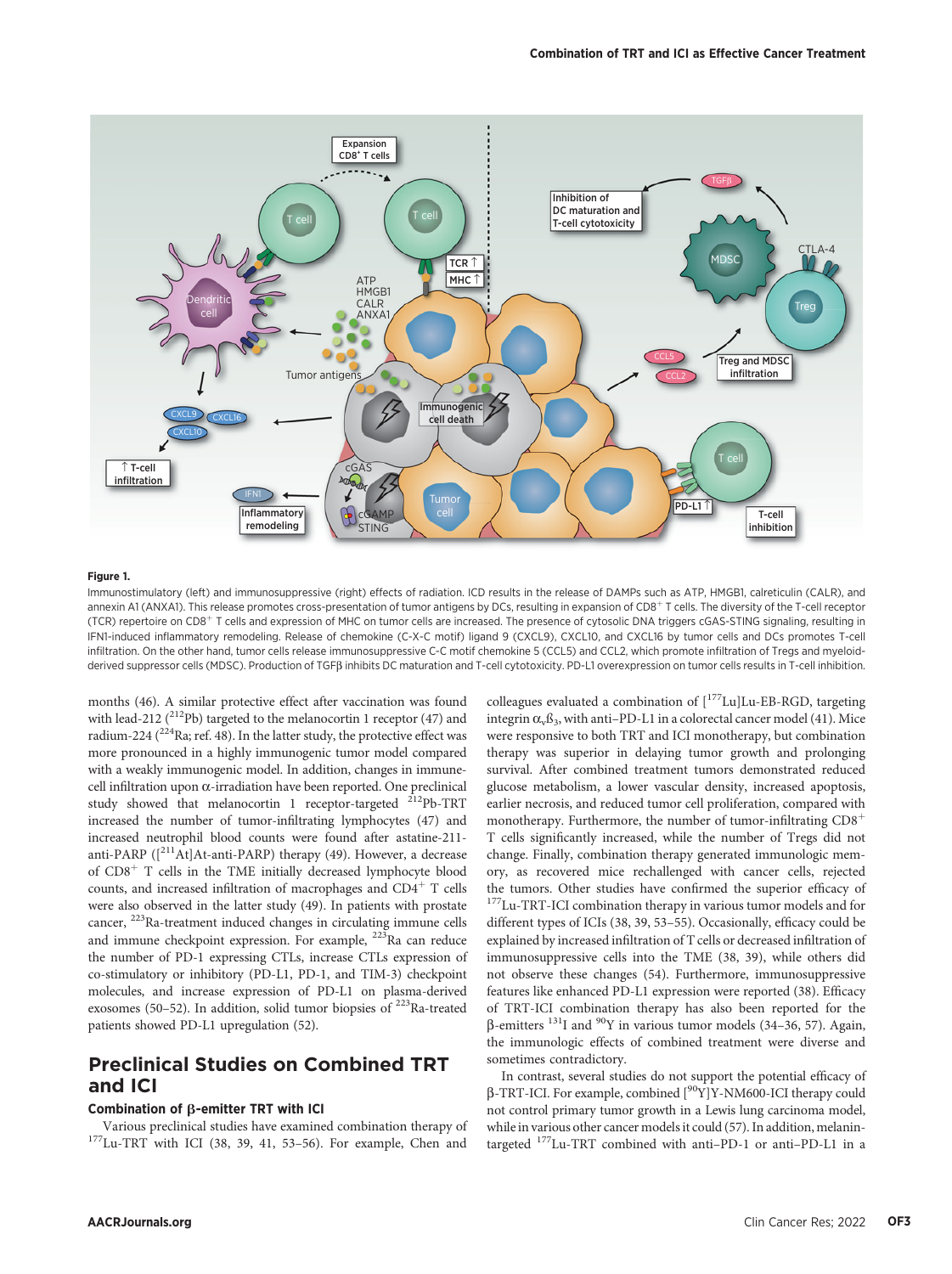melanoma model did not improve therapeutic efficacy compared with ICI monotherapy, while combination with anti–CTLA-4 therapy was successful (34). The authors suggest that immunogenic tolerance dominates the observed immune escape after TRT, as T-cell exhaustion was absent. Finally, one study even reported a negative effect of combining TRT with anti–PD-1 in a breast cancer model, where VEGF-targeted 177Lu-TRT monotherapy was very effective, but the addition of anti–PD-1 diminished the therapeutic effect (56).

#### Combination of  $\alpha$ -emitter TRT with ICI

Combined  $\alpha$ -emitter TRT and ICI has shown diverse results. For example, [212Pb]Pb-VMT01 targeting melanocortin 1 receptor induced immunogenicity in an otherwise immunotolerant murine melanoma model (47). In addition, when cancer cells were irradiated in vitro before injection, the tumor was sensitized to ICI treatment. Also, combined [212Pb]Pb-VMT01 and ICI (anti–CTLA-4 and anti–PD-1) more effectively inhibited tumor growth compared with TRT or ICI monotherapy. Rechallenge of mice that showed complete response with cancer cells resulted in very slow or absent tumor growth, indicating the presence of adaptive antitumor immunity. Superior efficacy of combined  $\alpha$ -emitter TRT and ICI has also been reported for <sup>211</sup>At, <sup>213</sup>Bi, <sup>225</sup>Ac, <sup>227Th</sup>, and <sup>223</sup>Ra directed to various targets (45, 49, 52, 58, 59) and in the latter studies, T-cell activation was observed (45, 52).

In contrast to these findings, melanin-targeted or PD-L1–targeted 225Ac-TRT-ICI combination therapy was not superior to monotherapies in a melanoma (54) and breast cancer model (60), respectively. In the latter study, combination therapy even reduced survival significantly compared with monotherapies, although it was not reported whether this effect was due to progressive tumor growth or treatment toxicity (60). In addition, the therapeutic efficacy of combined  $[{}^{213}Bi]Bi$ -anti-melanin and anti-PD-1 in murine melanoma was dependent on the treatment schedule, with the most effective growth inhibition when ICI was sandwiched between two doses of TRT or when TRT was administered after ICI (58). Finally, combined  $[^{213}Bi]Bi-anti-melanin$  and anti-CTLA-4 therapy did not improve TRT monotherapy in a metastatic melanoma model (61).

## Clinical Studies on Combined TRT and ICI

Several trials with combined TRT and ICI are currently ongoing (NCT03658447, NCT03805594, NCT04261855, NCT03457948, NCT03325816). So far, results are only available from the [ 177Lu]Lu-DOTATATE (Luthathera) phase I study, which showed that combined Lutathera and nivolumab treatment was safe and led to antitumor activity in some patients (62). In addition, two recent case studies with [177Lu]Lu-DOTATATE-ICI therapy in a patient with an aggressive pituitary tumor and [<sup>177</sup>Lu]Lu-DOTATOC-ICI in a patient with metastatic Merkel cell carcinoma showed safety and antitumor activity (63, 64). Finally, two phase II trials with  $[^{177}$ Lu]Lu-TLX250 in combination with ICI for the treatment of metastatic clear cell renal cell carcinoma, are awaited (STARLITE-1 and STARLITE-2).

## Discussion and Future Perspectives

Several preclinical studies provide proof-of-concept that TRT-ICI combination therapy can initiate powerful antitumor immune responses. On the other hand, a number of studies have reported negative or contradictory findings. Therefore, a better understanding of radiobiological and immunologic effects is crucial to optimize TRT-ICI combination therapy for clinical translation.

## Absorbed dose to the tumor

How cancer cells die and modulate the TME in response to radiation depends on the radiation dose (22). With TRT, the tumor absorbed dose is determined by the administered activity and tracer accumulation and retention in the tumor. The latter is determined by several factors, such as target expression and tumor perfusion. Dosimetry can be used to accurately estimate the absorbed dose in the tumor. However, the absence of dosimetry in most of the published studies makes it impossible to directly relate tumor dose to immune effects and to compare findings between different studies. Furthermore, the extent of immune modulation may depend on the characteristics of the radionuclide used. For example,  $\alpha$ -particles contain much higher energies than  $\beta$ -particles and deposit this energy over a much shorter range at different dose rates. In-depth studies investigating the relation between the physical properties of the radionuclide and the radiobiological and immunologic effects are lacking. Therefore, future preclinical TRT studies should include dosimetry to assess dose-effect relationships to elucidate which dose, particle type, or dose rate is preferred for immune activation.

#### Tumor characteristics

Various characteristics of the tumor and its microenvironment determine the response or resistance to TRT, including tumor solidity, intra-tumor heterogeneity, and mutations of specific cellular mechanisms such as apoptotic pathways (65). First, the intrinsic radiosensitivity of cancer cells is highly heterogeneous both within and between tumor types and depends on the genetic background (66, 67). This affects the type of cell death induced by radiation and, therefore, the extent of ICD and tumor-associated antigen release (15). Second, TME characteristics, such as tumor metabolism, perfusion, hypoxia, and immunogenicity determine responsiveness to both radiation and immunotherapy, and therefore, most likely also affect radiationinduced immune modulation (22, 68). With regards to TRT, hypoxia is of particular interest as the effects of  $\alpha$ -radiation are less dependent on oxygen, which potentially makes  $\alpha$ -TRT a fitting treatment for hypoxic tumors that are otherwise resistant to conventional EBRT and ICI (5). Taken together, resistance to TRT is determined by various tumor characteristics, which most likely also affect TRTs immunologic effects.

Finally, it remains to be elucidated which types of targets are preferred to enhance immune responses. For example, targeting vasculature did not synergize with ICI therapy (56), and further research should examine how targeting tumor stroma or other components of the TME would impact immunomodulation. Future research should investigate the relation between tumor characteristics and immunologic response to TRT, as these insights are essential to understand which tumor types will benefit from TRT-ICI combination therapies in the clinical setting. Elaborate tumor characterization and careful selection of tumor model would, therefore, improve preclinical studies on TRT-ICI combination therapy.

#### Treatment schedule

Mechanistically, sequential TRT followed by ICI is expected to be most effective, as TRT will induce ICD resulting in an immunogenic TME followed by ICI to release the brakes of the immune system. Notably, TRT generally exposes the tumor to a low dose rate over a long period, which may result in irradiation of infiltrating immune cells potentially hampering the antitumor immune response. Comparison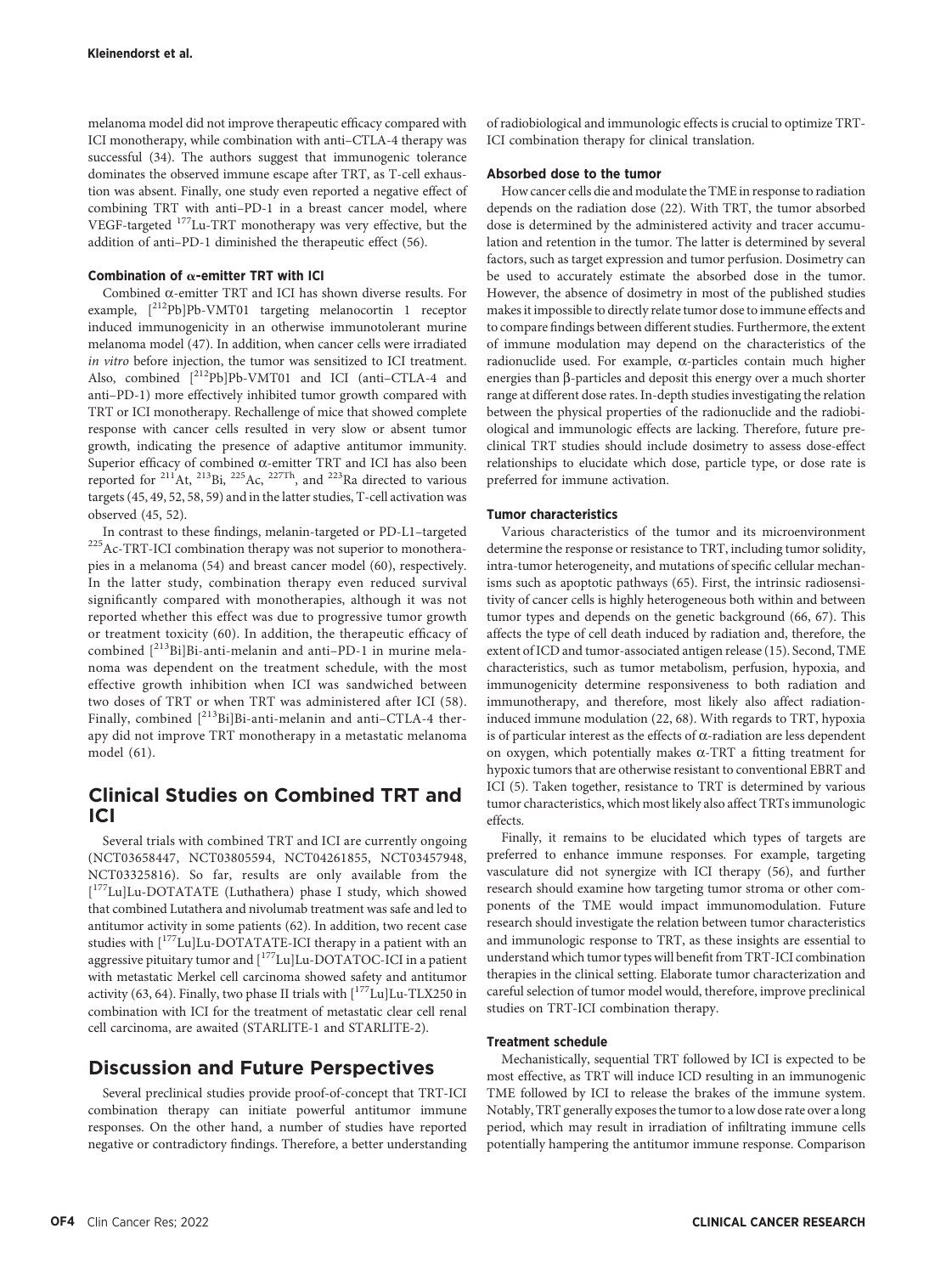of different treatment schedules within one study showed that concurrent administration was more effective than sequential administration (41, 45, 58), but only a limited number of studies included this comparison and elaborated on the underlying mechanism. In all studies, different readouts to measure immune effects were used, such as cytokine release and IHC analysis of tumor tissue, but selecting the appropriate time-window for these methods is challenging. In vivo molecular imaging of immune cells and other relevant immune-related targets could help to elucidate the immune effects of TRT in living animals or patients. In addition, only one study examined the effect of fractionation and found that the efficacy of combined TRT-ICI was decreased (63). Future studies are warranted to directly compare treatment schedules and fractionation regimens and to investigate the underlying mechanisms (16). Finally, whether hematologic toxicity upon TRT might limit ICI efficacy remains unexplored. Therefore, ICI dose-finding for TRT combination strategies remains an important issue for future research to reduce ICI toxicity without compromising efficacy (69, 70).

## Conclusion

TRT is a rapidly expanding field aiming to treat patients with metastatic cancer and its ionizing effects can potentially boost

#### References

- 1. Robert C. A decade of immune checkpoint inhibitors in cancer therapy. Nat Commun 2020;11:3801.
- 2. Keir ME, Liang SC, Guleria I, Latchman YE, Qipo A, Albacker LA, et al. Tissue expression of PD-L1 mediates peripheral T-cell tolerance. J Exp Med 2006;203: 883–95.
- 3. Sugiura D, Maruhashi T, Okazaki IM, Shimizu K, Maeda TK, Takemoto T, et al. Restriction of PD-1 function by cis–PD-L1/CD80 interactions is required for optimal T-cell responses. Science 2019;364:558–66.
- 4. Esfahani K, Roudaia L, Buhlaiga N, Del Rincon SV, Papneja N, Miller WH Jr. A review of cancer immunotherapy: from the past, to the present, to the future. Curr Oncol 2020;27:S87–s97.
- 5. Institute of Medicine, National Research Council. 4, targeted radionuclide therapy. Advancing nuclear medicine through innovation. Washington, DC: The National Academies Press; 2007. p. 173; Available from: [https://www.ncbi.](https://www.ncbi.nlm.nih.gov/books/NBK11464/) [nlm.nih.gov/books/NBK11464/](https://www.ncbi.nlm.nih.gov/books/NBK11464/).
- 6. Pouget JP, Lozza C, Deshayes E, Boudousq V, Navarro-Teulon I. Introduction to radiobiology of targeted radionuclide therapy. Front Med 2015;2:12.
- 7. Strosberg J, El-Haddad G, Wolin E, Hendifar A, Yao J, Chasen B, et al. Phase III trial of (177)Lu-dotatate for midgut neuroendocrine tumors. N Engl J Med 2017; 376:125–35.
- 8. Sgouros G, Bodei L, McDevitt MR, Nedrow JR. Radiopharmaceutical therapy in cancer: clinical advances and challenges. Nat Rev Drug Discov 2020;19:589–608.
- 9. Langbein T,Weber WA, Eiber M. Future of theranostics: an outlook on precision oncology in nuclear medicine. J Nucl Med 2019;60:13s–9s.
- 10. Sgouros G, Bolch WE, Chiti A, Dewaraja YK, Emfietzoglou D, Hobbs RF, et al. ICRU REPORT 96, dosimetry-guided radiopharmaceutical therapy. J ICRU 2021;21:1–212.
- 11. Ku A, Facca VJ, Cai Z, Reilly RM. Auger electrons for cancer therapy: a review. EJNMMI Radiopharm Chem 2019;4:27.
- 12. Constanzo J, Galluzzi L, Pouget J-P. Immunostimulatory effects of radioimmunotherapy. J Immunother Cancer 2022;10:e004403.
- 13. Mole RH. Whole body irradiation; radiobiology or medicine? Br J Radiol 1953; 26:234–41.
- 14. Demaria S, Ng B, Devitt ML, Babb JS, Kawashima N, Liebes L, et al. Ionizing radiation inhibition of distant untreated tumors (abscopal effect) is immune mediated. Int J Radiat Oncol Biol Phys 2004;58:862–70.
- 15. Sia J, Szmyd R, Hau E, Gee HE. Molecular mechanisms of radiation-induced cancer cell death: a primer. Front Cell Dev Biol 2020;8:41.
- 16. Procureur A, Simonaggio A, Bibault JE, Oudard S, Vano YA. Enhance the immune checkpoint inhibitors efficacy with radiotherapy induced immunogenic

antitumor immunity. This review provides an up-to-date overview of the immunomodulatory effects of TRT and its efficacy in combination with ICI. However, the results discussed in this review are dispersed and the optimal conditions for clinical translation remain largely unknown. Therefore, in-depth preclinical studies are warranted, to elucidate how absorbed dose, fractionation, and tumor characteristics are related to neoantigen release, ICD induction, and long-lasting antitumor immune responses. These studies will have essential implications for the design of future clinical trials on combined TRT and ICI.

#### Authors' Disclosures

S. Heskamp reports grants from Dutch Cancer Society (12567), Dutch Research Council (09150172010054), and Telix Pharma during the conduct of the study. No disclosures were reported by the other authors.

#### Acknowledgments

This project was supported by grants from the Dutch Cancer Society (12567; to S. Heskamp) and grants from Dutch Research Council (NWO; 09150172010054; to S. Heskamp).

Received December 8, 2021; revised February 3, 2022; accepted April 11, 2022; published first April 26, 2022.

cell death: a comprehensive review and latest developments. Cancers 2021; 13:678.

- 17. Jagodinsky JC, Morris ZS. Priming and propagating antitumor immunity: focal hypofractionated radiation for in situ vaccination and systemic targeted radionuclide theranostics for immunomodulation of tumor microenvironments. Semin Radiat Oncol 2020;30:181–6.
- 18. Vanpouille-Box C, Alard A, Aryankalayil MJ, Sarfraz Y, Diamond JM, Schneider RJ, et al. DNA exonuclease Trex1 regulates radiotherapyinduced tumor immunogenicity. Nat Commun 2017;8:15618.
- 19. Carozza JA, Böhnert V, Nguyen KC, Skariah G, Shaw KE, Brown JA, et al. Extracellular cGAMP is a cancer cell–produced immunotransmitter involved in radiation-induced anticancer immunity. Nat Cancer 2020;1:184–96.
- 20. Diamond JM, Vanpouille-Box C, Spada S, Rudqvist NP, Chapman JR, Ueberheide BM, et al. Exosomes shuttle TREX1-sensitive IFN-stimulatory dsDNA from irradiated cancer cells to DCs. Cancer Immunol Res 2018;6: 910–20.
- 21. Deng L, Liang H, Xu M, Yang X, Burnette B, Arina A, et al. STING-dependent cytosolic DNA sensing promotes radiation-induced type I interferondependent antitumor immunity in immunogenic tumors. Immunity 2014; 41:843–52.
- 22. Wang Y, Liu Z-G, Yuan H, Deng W, Li J, Huang Y, et al. The reciprocity between radiotherapy and cancer immunotherapy. Clin Cancer Res 2019;25:1709.
- 23. Kho VM, Mekers VE, Span PN, Bussink J, Adema GJ. Radiotherapy and cGAS/ STING signaling: impact on MDSCs in the tumor microenvironment. Cell Immunol 2021;362:104298.
- 24. Fucikova J, Kepp O, Kasikova L, Petroni G, Yamazaki T, Liu P, et al. Detection of immunogenic cell death and its relevance for cancer therapy. Cell Death Dis 2020;11:1013.
- 25. Galluzzi L, Vitale I, Warren S, Adjemian S, Agostinis P, Martinez AB, et al. Consensus guidelines for the definition, detection, and interpretation of immunogenic cell death. J Immunother Cancer 2020;8:e000337.
- 26. Formenti SC, Rudqvist N-P, Golden E, Cooper B, Wennerberg E, Lhuillier C, et al. Radiotherapy induces responses of lung cancer to CTLA-4 blockade. Nat Med 2018;24:1845–51.
- 27. Sato H, Niimi A, Yasuhara T, Permata TBM, Hagiwara Y, Isono M, et al. DNA double-strand break repair pathway regulates PD-L1 expression in cancer cells. Nat Commun 2017;8:1751.
- 28. Deng L, Liang H, Burnette B, Beckett M, Darga T, Weichselbaum RR, et al. Irradiation and anti–PD-L1 treatment synergistically promote antitumor immunity in mice. J Clin Invest 2014;124:687–95.